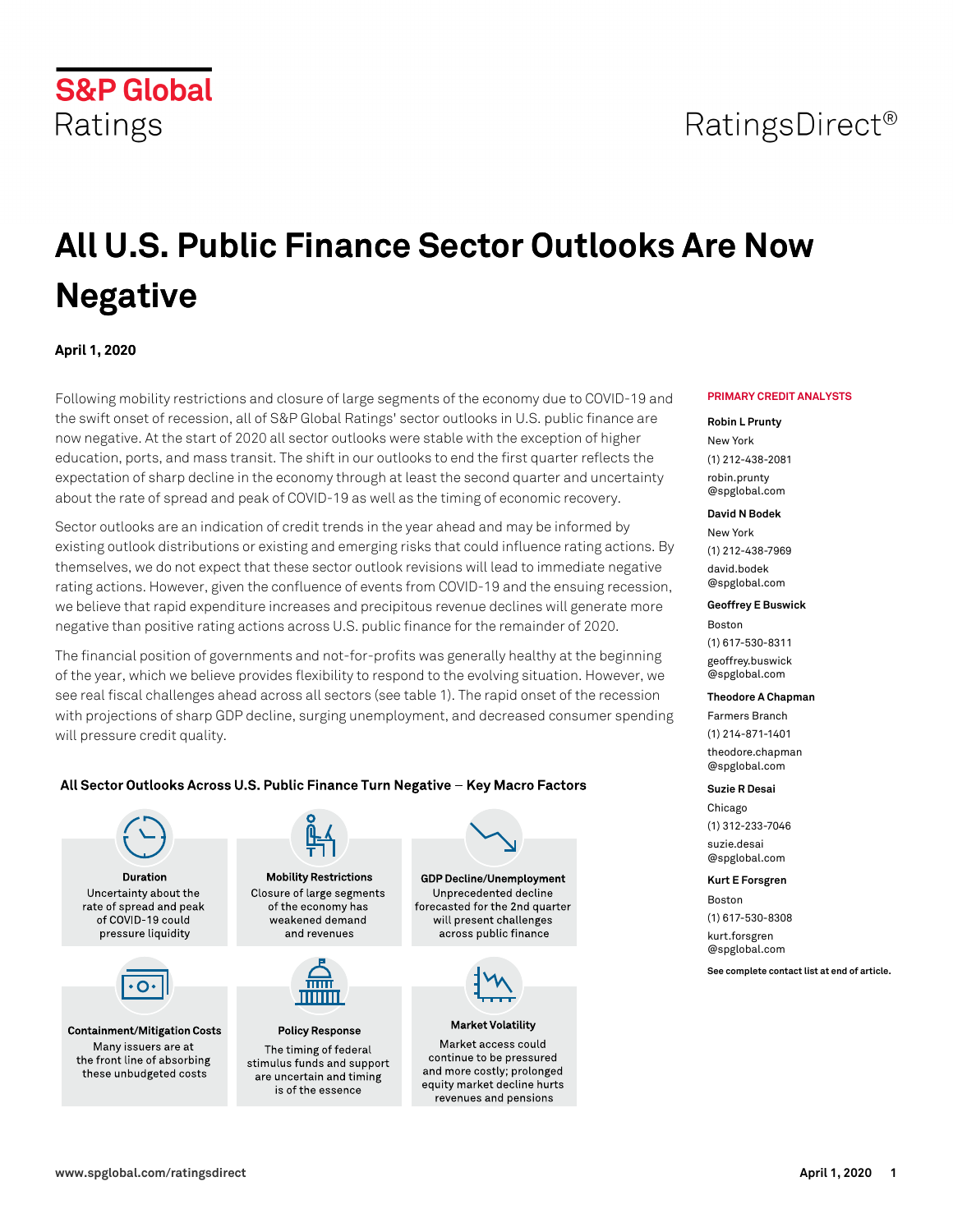#### **S&P Global Economics Forecast**

On March 17, S&P Global Economics said that the global and U.S. economy had fallen into recession. Since then, their updated economic forecasts have shown a more severe projected decline of key economic indicators (see "It's Game Over For The Record U.S. Run; The Timing Of A Restart Remains Uncertain," published March 27, 2020, on RatingsDirect). Highlights of the most recent baseline forecast update include:

- The restricted mobility across large segments of the country has translated to a projected decline of GDP in the first quarter of 2.1% and 12.7% for the second quarter.
- The updated forecast also projects headline unemployment for the second quarter to be 10.1%, with more than 10 million jobs lost. That is more than the 8.7 million workers who lost their jobs during the Great Recession.
- Overall, consumer spending will trim 2.0 percentage points from first-quarter GDP, with sharp declines in March spending wiping out gains from earlier in the quarter. In the second quarter, consumer spending is likely to fall by 13.2%, with more households quarantined or without paychecks to spend.

These figures represent the baseline forecast but the deep recession forecast is more severe (see table). Overall, the baseline recession will likely be on par with the economic losses seen during the Great Recession, but over a much shorter time. In our deep recession scenario, the possible economic damage would far exceed that of the Great Recession. S&P Global Economics is currently forecasting a U-shaped recovery in the second half of the year but the path and severity of the coronavirus pandemic will dictate when the rebound will start.

| Peak                                  | <b>Trough</b> | Length<br>(months) | Previous<br>expansion | <b>GDP</b> decline<br>(%) | <b>Stock market</b><br>decline* | Unemployment rate increase<br>(percentage points) | <b>Federal funds rate</b><br>decline§ |
|---------------------------------------|---------------|--------------------|-----------------------|---------------------------|---------------------------------|---------------------------------------------------|---------------------------------------|
| Apr-60                                | Feb-61        | 10                 | 24                    | (1.3)                     |                                 | 1.5                                               | (1.30)                                |
| Dec-69                                | Nov-70        | 11                 | 106                   | (0.7)                     | (32.1)                          | 2.4                                               | (3.37)                                |
| Nov-73                                | Mar-75        | 16                 | 36                    | (3.1)                     | (41.2)                          | 3.8                                               | (4.49)                                |
| Jan-80                                | <b>Jul-80</b> | 6                  | 58                    | (2.2)                     | (13.4)                          | 1.5                                               | (4.79)                                |
| $Jul-81$                              | Nov-82        | 16                 | 12                    | (2.6)                     | (15.5)                          | 3.6                                               | (9.84)                                |
| <b>Jul-90</b>                         | Mar-91        | 8                  | 92                    | (1.4)                     | (15.6)                          | 1.3                                               | (2.03)                                |
| Mar-01                                | Nov-01        | 8                  | 120                   | (0.4)                     | (20.3)                          | 1.3                                               | (3.89)                                |
| Dec-07                                | $Jun-09$      | 18                 | 73                    | (4.0)                     | (41.1)                          | 4.5                                               | (4.03)                                |
| <b>Baseline</b>                       |               |                    |                       |                           |                                 |                                                   |                                       |
| Mar-20                                | May-20        | 3                  | 129                   | (3.8)                     | (34)                            | 9.0                                               | (2.25)                                |
| Deep recession                        |               |                    |                       |                           |                                 |                                                   |                                       |
| Mar-20                                | Sep-20        | $\overline{7}$     | 129                   | (5.9)                     | (41)                            | 12.0                                              | (2.25)                                |
| Past cycle average<br>$(1960 - 2010)$ |               | 11.6               | 65.1                  | (2.0)                     | (25.6)                          | 2.5                                               | (4.22)                                |

#### **U.S. Recessions In History**

\*S&P 500 reflects percentage change from the peak before the recession till the trough during the recession. §Discount rate in 1960 and 1970 recessions. Sources: NBER, BEA, BLS, Federal Reserve, and S&P Global estimates for 2020 recession.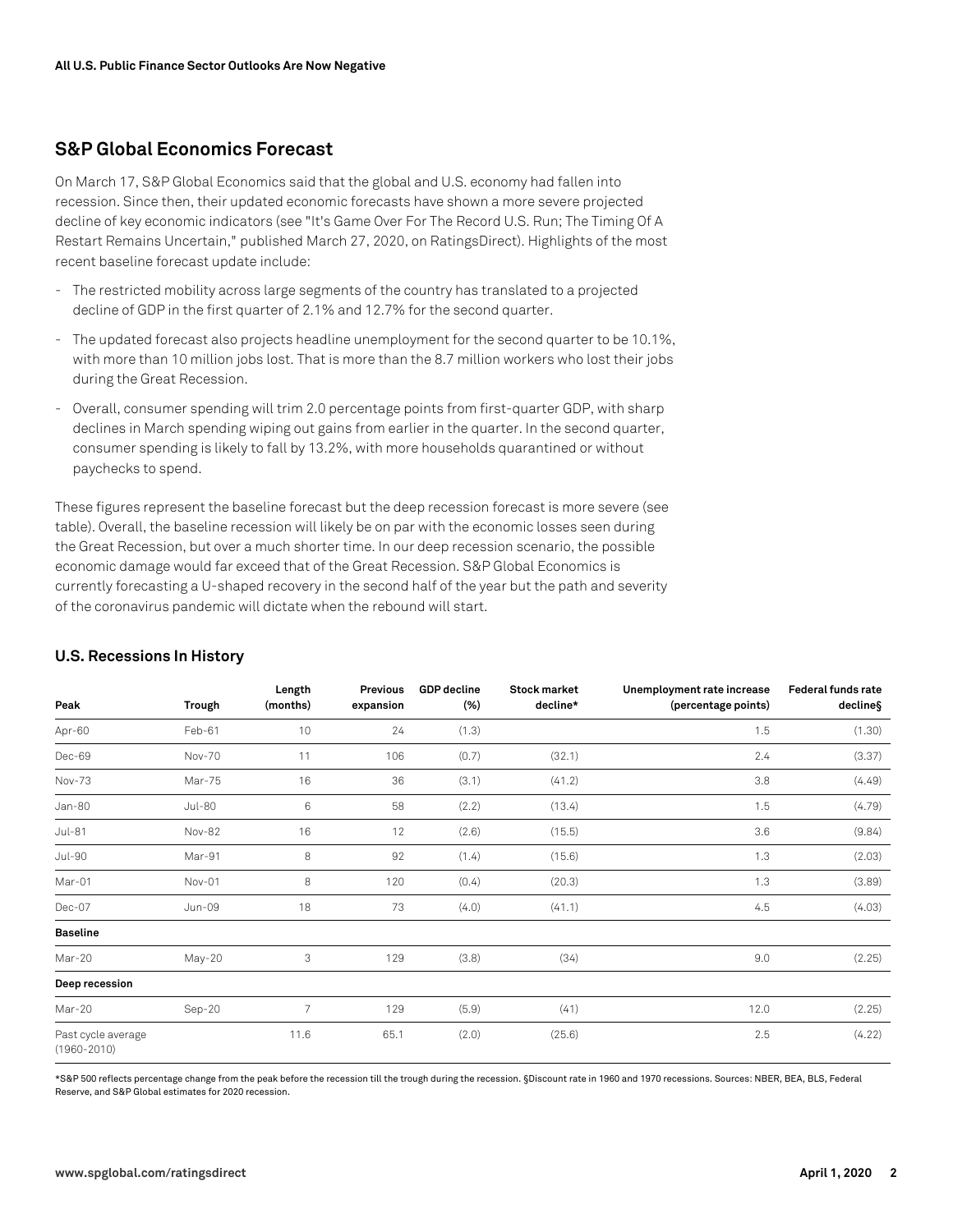### **Federal Stimulus**

The COVID-19 pandemic is evolving swiftly and the information regarding economic and financial dislocation will need to be balanced with various government stimulus programs and timing is of the essence. The Coronavirus Aid, Relief, and Economic Security (CARES) Act was finalized and includes new programs that will provide direct payments to nearly every sector in U.S. public finance. How quickly the funds flow to governments, schools, hospitals, transportation entities, and through the broader economy will determine its effectiveness. The record \$2 trillion stimulus will not stop the recession but we expect that it could augment liquidity across public finance, limit recessionary decline, and support economic recovery if stimulus finds are timely.

# **Market Volatility**

Compounding the challenges associated with COVID-19 is the volatility in the equity and capital markets, which has varying implications across the sectors.

#### **Municipal market**

From a credit standpoint, a functioning municipal market will be important to all sectors in U.S. public finance. After a two-week period of significant volatility and outflows which sharply increased rates and limited primary market activity, unprecedented actions by the Federal Reserve have contributed to stability at month's end. Access to short- and long-term borrowing will be important to navigate the recession and recovery.

#### **Equity market**

Persistent equity market volatility will be another credit risk for those state and local governments that rely on income tax revenue (see "Market Volatility Has Varying Impact On U.S. States' Capital Gains Tax Exposure," March 10). It could also weaken endowments and other investment portfolios across the sector. Given the current market downturn, U.S. public pension plans will likely require higher contributions, which will exacerbate budget pressures across sectors. We also believe pension plans with weak liquidity may need to sell assets at a loss and this will further contribute to decreasing funded ratios and increased contributions (see "Pension Brief: Liquidity Is A Rising Concern For U.S. Public Pensions In Down Markets," March 24).

We expect to see a lot of variation across the country and municipal market sectors in how the COVID-19 pandemic plays out but we think that liquidity will be an important consideration to weathering this situation. The duration of this pandemic, the associated mobility restrictions, and management response will factor into credit stability.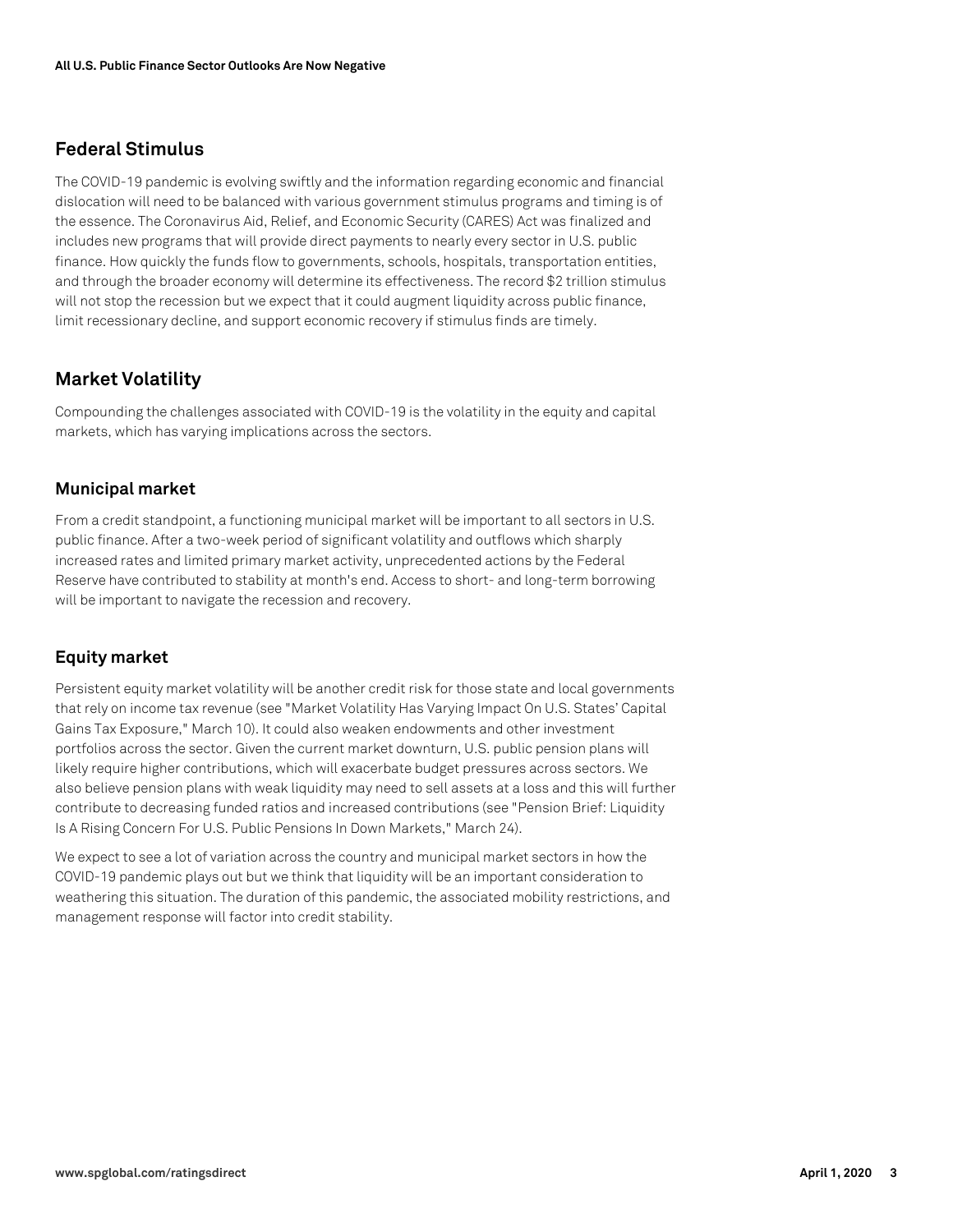#### **States**

#### **Key Takeaways**

- States are front-line responders and are absorbing significant unbudgeted costs.
- The closure of large segments of the economy and the "sudden stop" recession will swiftly and negatively affect key revenue streams.
- Active management, the timing of federal stimulus, and access to liquidity will be the credit focus.

The economic impacts of the pandemic are uncertain and will vary by state but are likely to weaken revenue collections in the last two quarters of fiscal 2020 and into fiscal 2021 across the sector. We also note that sharp oil price declines are weighing on revenue collections for oil producing states (see "U.S. Oil-Producing States' Fiscal Preparedness Varies As Prices Collapse," March 11). States that opt to follow the revised federal tax filing date to July 15 will afford taxpayers flexibility during a difficult time but will likely add to budget gaps, pressure liquidity, and make revenue forecasting for fiscal 2021 more challenging. Spending for containment and mitigation will also vary by state but is going to be sizeable. Federal stimulus funds have supported state credit stability in prior recessions but the effectiveness this time will be tied to the size and timing of disbursements given the pace of economic decline and magnitude of unbudgeted spending. While we anticipate the current situation will remain fluid, adequacy of the federal stimulus provisions, active management, and access to liquidity will remain key credit considerations.

States have a long history of managing through volatile economic periods. We have observed many improvements to budget structure, reserve policies and debt management over time. In our view, these enhancements significantly improve the state sector's ability to manage through cycles. Fiscal flexibility varies across the sector and credit direction will depend on the ability and willingness of a state to make fiscal adjustments. Lower rated states are most exposed to credit pressure derived from exogenous shocks given their comparatively weaker credit metrics including lower reserve levels, cyclical revenue streams, and elevated fixed costs (pensions, debt service, other-post employment benefits, etc.).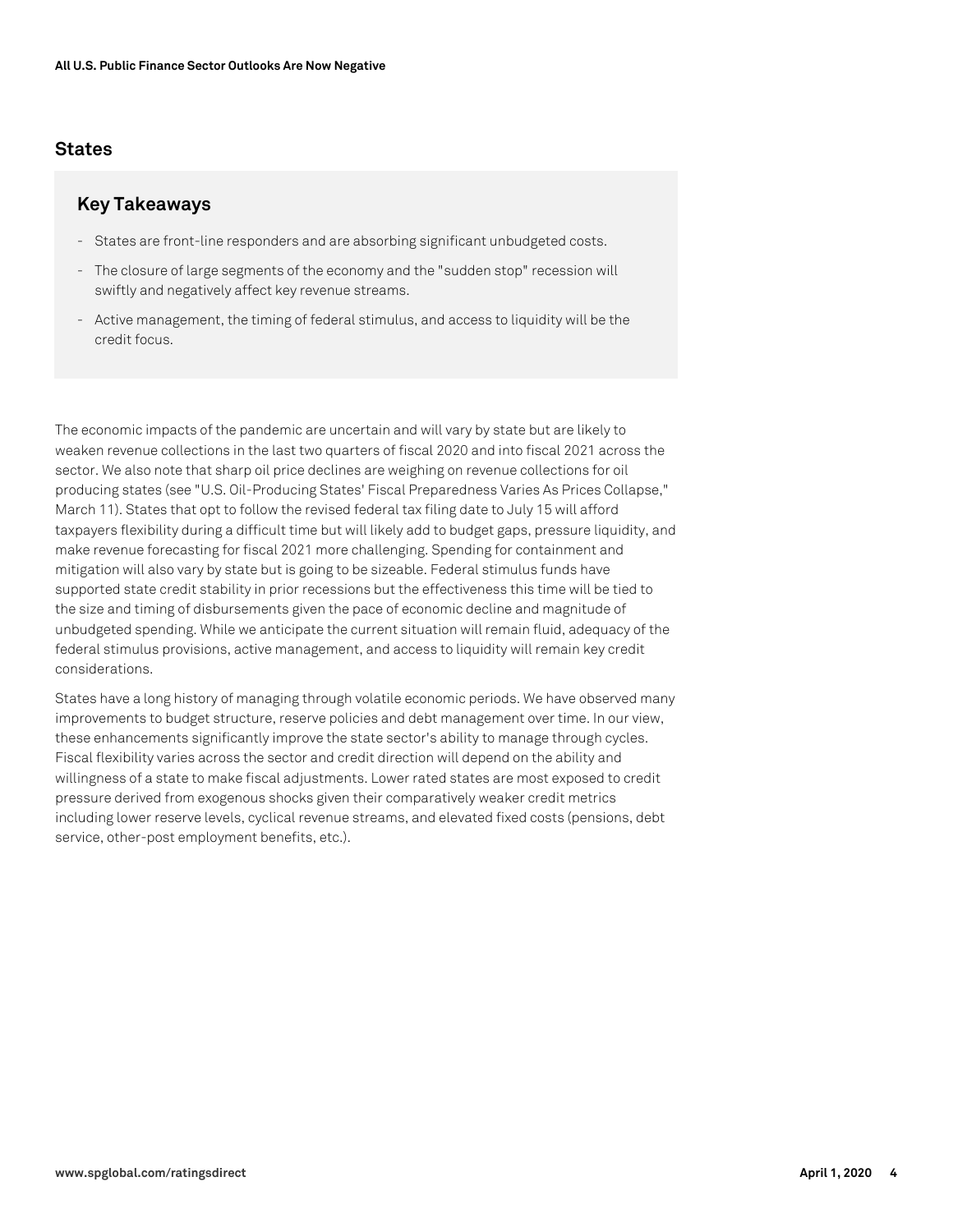# **Local Governments**

#### **Key Takeaways**

- Many local governments are starting this recession from a position of strength, but swift budget adjustments may be necessary. Reserves provide flexibility and liquidity but may not fully address imbalances.
- For school districts, we are watching for unexpected expenditure pressures and state funding trends given expected state budget gaps.
- Bonds backed by sales, hotel, income and other similar taxes are relatively vulnerable to credit deterioration given the narrow pledge and inherent volatility of the revenue streams.

Changing the sector outlook to negative is a reflection of the fiscal stress local governments will likely face in 2020 and beyond. Given generally healthy reserves and liquidity levels, long term planning and active budget management we see in the majority of local governments, we expect that many will weather the pressures coming their way.

For local governments on the front line of the pandemic, expenditures will immediately spike. We expect some of those COVID-19 related costs to be reimbursed through federal stimulus, but with reimbursement timing uncertain, the possibility of liquidity issues that pressure operations--and sometimes debt service--looms.

COVID-19 related mobility restrictions are having an immediate impact on sales and use tax collections, which will likely be exacerbated by the ensuing recession. Local governments supported by more stable property taxes may see more stability but will still be affected by the recession. Any governments seeing sharp changes on both the revenue and expenditure side will be particularly challenged and liquidity will be even more critical to manage through this unprecedented sharp downturn.

Unlike local governments, most school districts are not expected to have major unbudgeted costs and are nearing the end of the school year, so most should be able to weather the COVID-19 interruption reasonably well over the next several months. However, as the extent of tax revenue losses at the state level become apparent over the next few months, school districts may be starting the 2020-21 school year in a much different position if state shared revenues are cut. Mid-year revenue cuts passed on from the states to school districts--as we saw in the last recession--are often the most difficult gaps to close given a more limited ability for school districts to cut expenditures. Given the generally lower reserves for schools compared to local governments, there is greater chance for a structural imbalance to develop as well as less cushion to address it.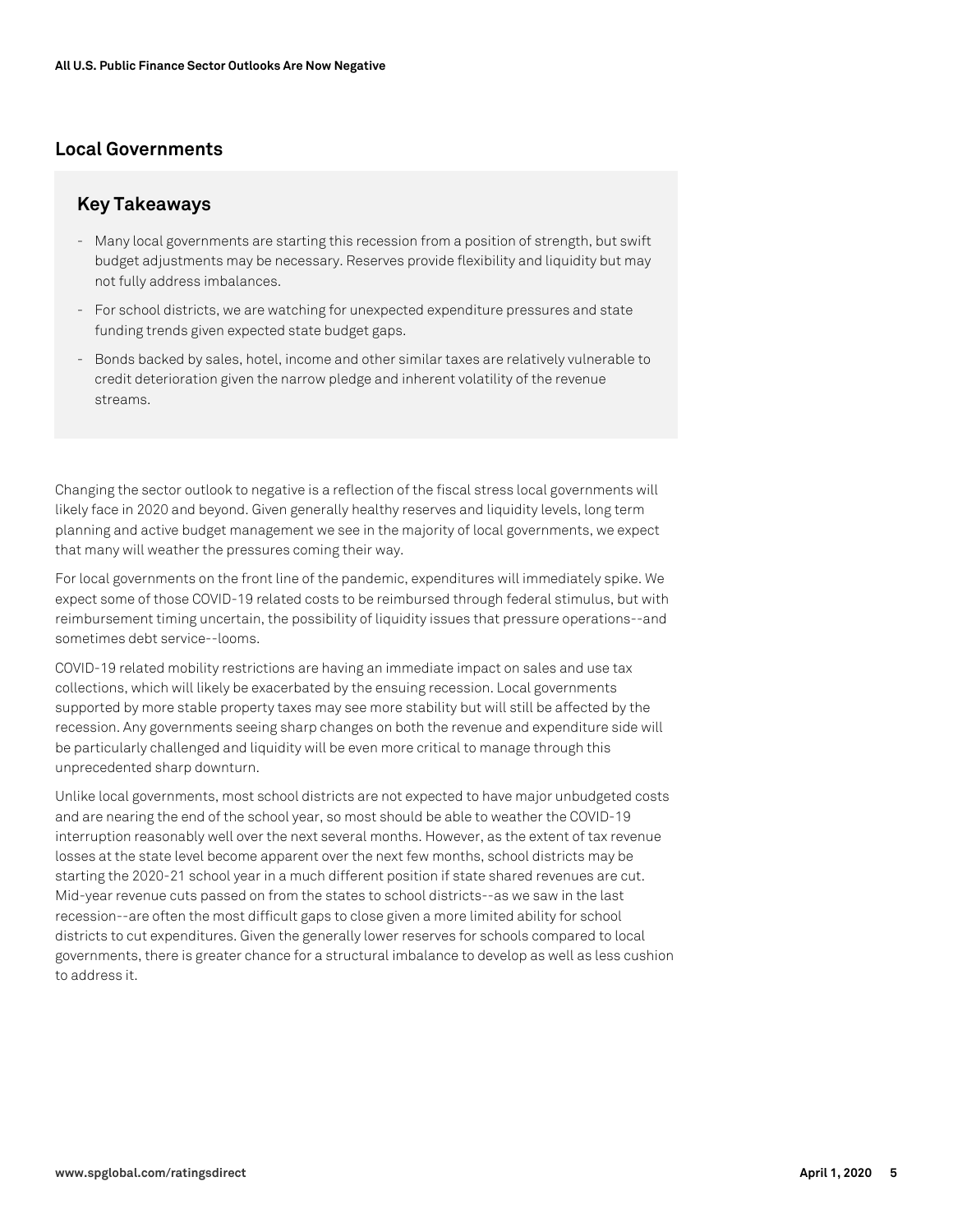# **Not-For-Profit Health Care**

#### **Key Takeaways**

- The major negatives now are the costs of treating COVID-19 patients, lost revenues, and investment market deterioration that has weakened unrestricted reserves.
- Certain credits, especially those with stronger unrestricted reserves and access to liquidity, may be able to manage better through this crisis.
- Duration, location, and severity will be important considerations in determining the broader impact of this pandemic on the sector.

We published a report on our now-negative view of the sector on March 25. See "Not-For-Profit Acute Care Sector Outlook Revised To Negative Reflecting Possible Prolonged COVID-19 Impact."

The acute care hospitals and systems we rate, regardless of location, are beginning to experience operating pressure due to deferred visits and surgeries, and the various costs to ready their organizations for caring for a potential surge of COVID-19 patients. Staffing and supplies remain a major concern for many providers. While this is unfolding at a varying pace across the country, almost all of the hospitals are doing some preparation that will likely affect performance, although the duration, severity, and location of COVID-19 cases remain key unknowns.

In addition to understanding operating and cash flow impacts as a result of this pandemic, we also will continue to monitor liquidity, market access, and unrestricted reserves as the investment and credit markets remain somewhat volatile. Credits with healthy reserve levels and liquidity access should be able to cushion any short-term COVID-19 related challenges.

While we believe many of our rated organizations will be able to manage through this event, we believe certain hospitals and health systems may not be as well positioned to hold their ratings and outlooks due to weaker pre-COVID-19 credit characteristics. We will continue to review all of our credit ratings through our surveillance process, but we may prioritize entities with weaker credit characteristics, in particular low levels of unrestricted reserves and limited access to liquidity., as well as those credits with increased liabilities and cash demands such as pensions and larger capital projects.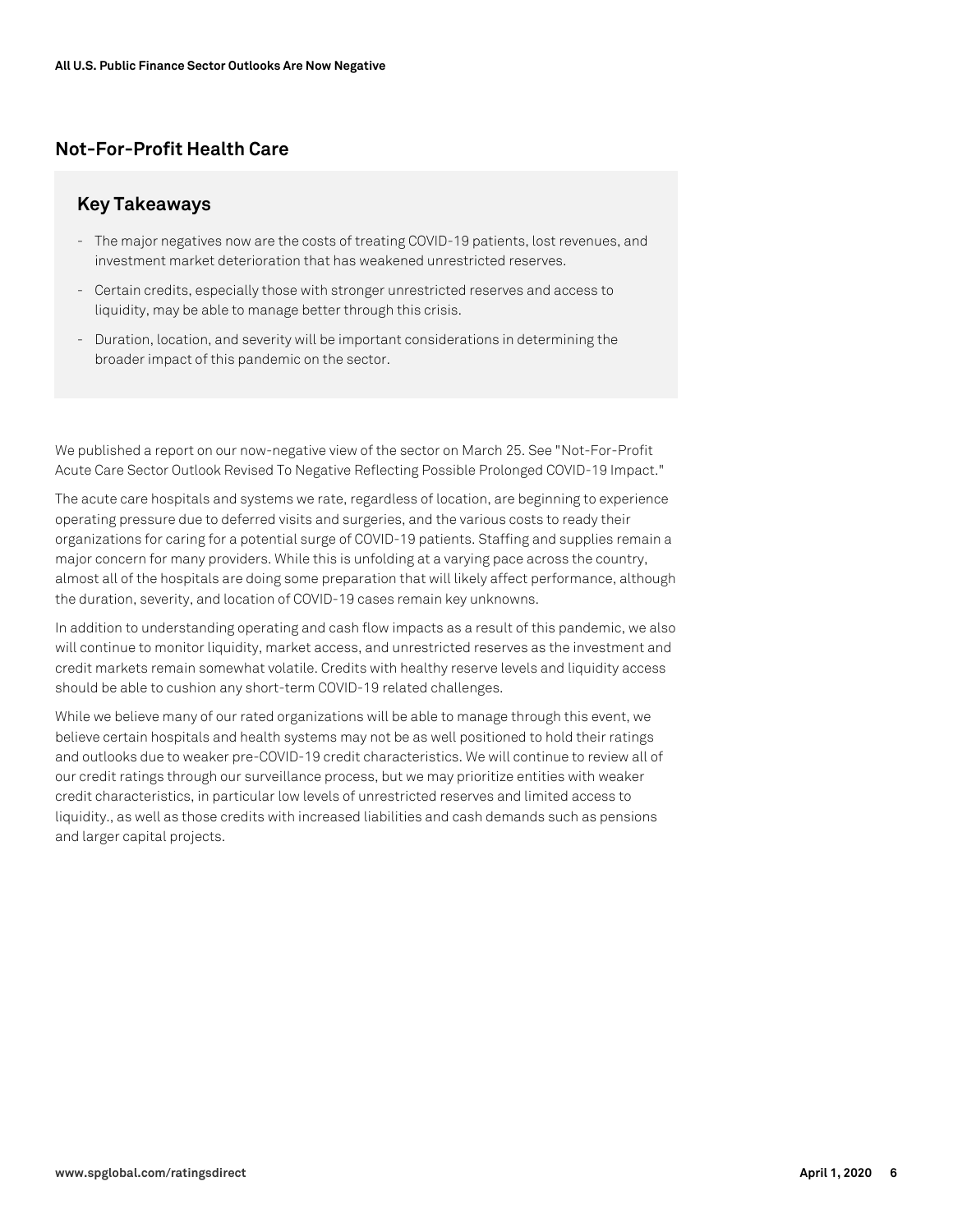# **Higher Education**

### **Key Takeaways**

- In the near term, the biggest financial impact to institutions is the loss of auxiliary revenues.
- We expect weakened operating results, the scope of which will be determined by the duration of COVID-19 and financial impacts from lost auxiliary revenues, cuts in state funding, and declines in fall 2020 enrollments.
- Declining investment performance and endowment market values along with weaker fundraising could negatively affect ratings.
- Institutions with limited liquidity and financial flexibility face greater operating pressure.

Our outlook on the U.S. not-for-profit higher education sector has been negative for three consecutive years now, and we believe that the COVID-19 outbreak and related economic and financial impacts exacerbate pressures already facing colleges and universities. Most colleges and universities have moved courses online, and a vast majority have asked students to vacate residence halls. In the near term, we believe the biggest financial impact to institutions is the loss of auxiliary revenue from housing and dining fees, parking fees, as well as revenues from sports, theater, and other events. For schools with health care systems, lost revenue from elective surgical procedures could be material. We expect most institutions will end up refunding students for housing and dining on a pro-rated basis; several have shared they plan to credit student accounts, with graduating seniors and others having the option to apply for cash refunds. At the same time, additional unbudgeted expenditures for expanded technology support and increased cleaning are required, which costs might be offset in part by reduced operating costs with few students and employees living and working on campuses. The recently passed CARES Act will provide some budgetary relief to higher education institutions-- 50% must be used for direct emergency aid for students and the remaining funds can be used to defray some COVID-19 expenses. Despite this aid, we expect to see stressed operating budgets, the scope of which will ultimately be determined by the magnitude of lost auxiliary revenues, the duration of this pandemic, and fall 2020 enrollment figures..

With student recruitment and campus visits on hold, and international enrollments projected to be down considerably in the fall, total demand for colleges and universities in fall 2020 is a major source of concern. Reduced enrollment, particularly out-of-state and non-domestic enrollment, could have material financial implications for institutions. Compounding the issue, the pressures of the current recessionary environment on affordability, investment performance and endowment market values, and fundraising capabilities, could create more credit stress overall. For public institutions, the impacts from slower economic growth will vary greatly by state, but for some, it will mean significant reductions in state funding. We think that schools with limited flexibility--whether that be in programming, financial operations, liquidity and resources, or student draw--will face weakened credit profiles, and expect that this unprecedented crisis could be the tipping point for more school closures, in particular among smaller, more regional colleges and universities.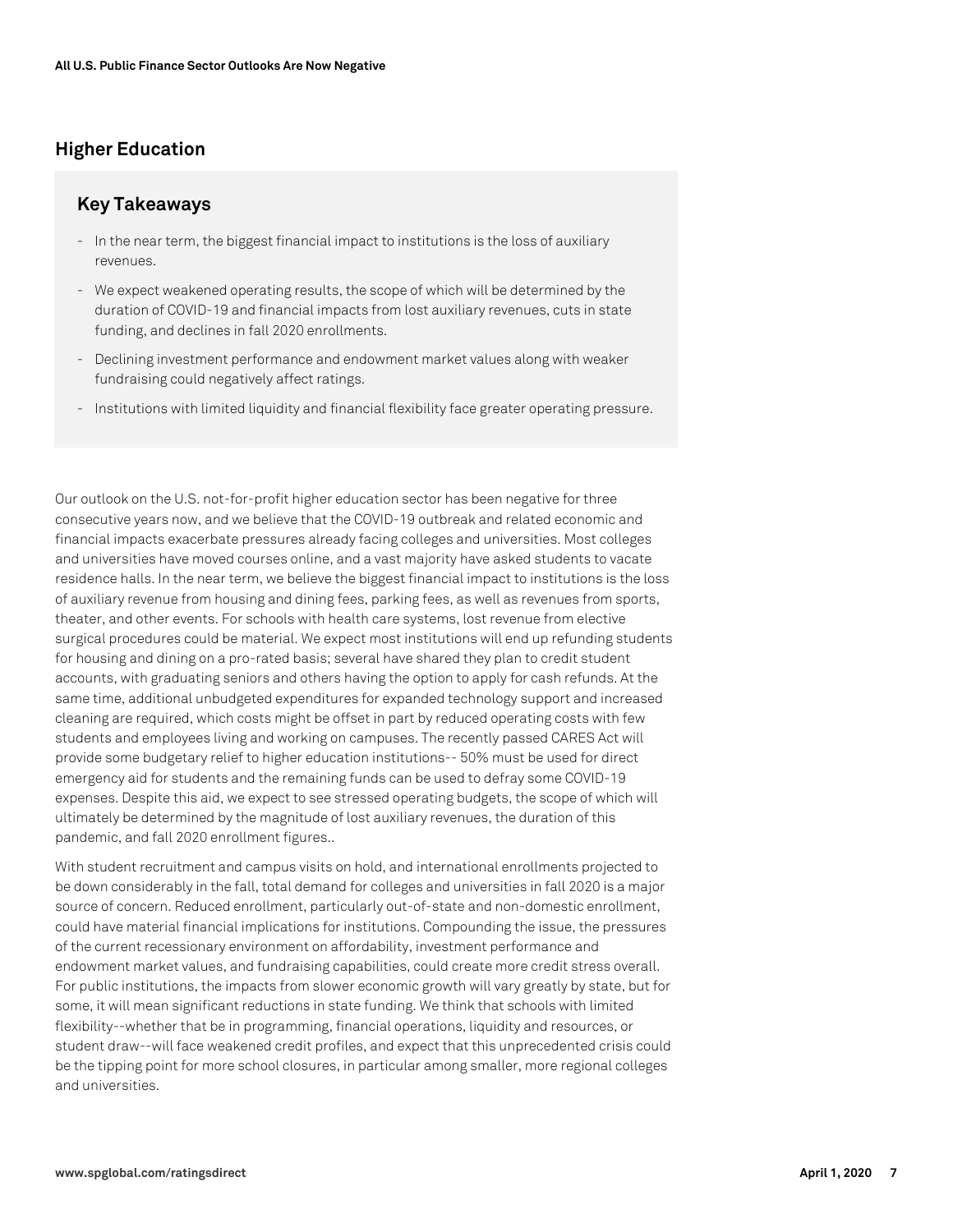# **Off Balance Sheet/Privatized Student Housing**

# **Key Takeaways**

- On March 25, we revised our outlook to negative on all U.S. higher education privatized (off balance sheet, or OBS) student housing project ratings in the wake of the COVID-19 pandemic and the uncertainties surrounding the ultimate economic fallout (see "U.S. Higher Education Privatized Student Housing Projects Outlook Revised To Negative On Potential COVID-19 Impact").
- The negative outlook on all of these ratings reflects expected challenges facing the industry due to a sudden and potentially prolonged decline in student housing occupancy and associated loss of rental revenue, as most colleges and universities have moved to remote learning and the majority of students have moved out of residence halls.

# **Charter Schools**

#### **Key Takeaways**

- The sector outlook revision to negative reflects the potential for reduced state funding or unbudgeted expenditures for expanded technology support. Given how heavily charter schools rely on per-pupil state funding, the biggest financial impact to these schools will be reductions in funding or funding delays. Both will be monitored on a state-by-state basis.
- Compared to traditional public schools, most charter schools have limited revenue diversity and less financial flexibility.
- In our opinion, schools at the lower end of the rating scale remain more vulnerable to revenue, debt service coverage, and covenant pressure than our higher-rated schools, which tend to have some fundraising capabilities and greater liquidity. Schools with limited liquidity and financial flexibility face greater risk.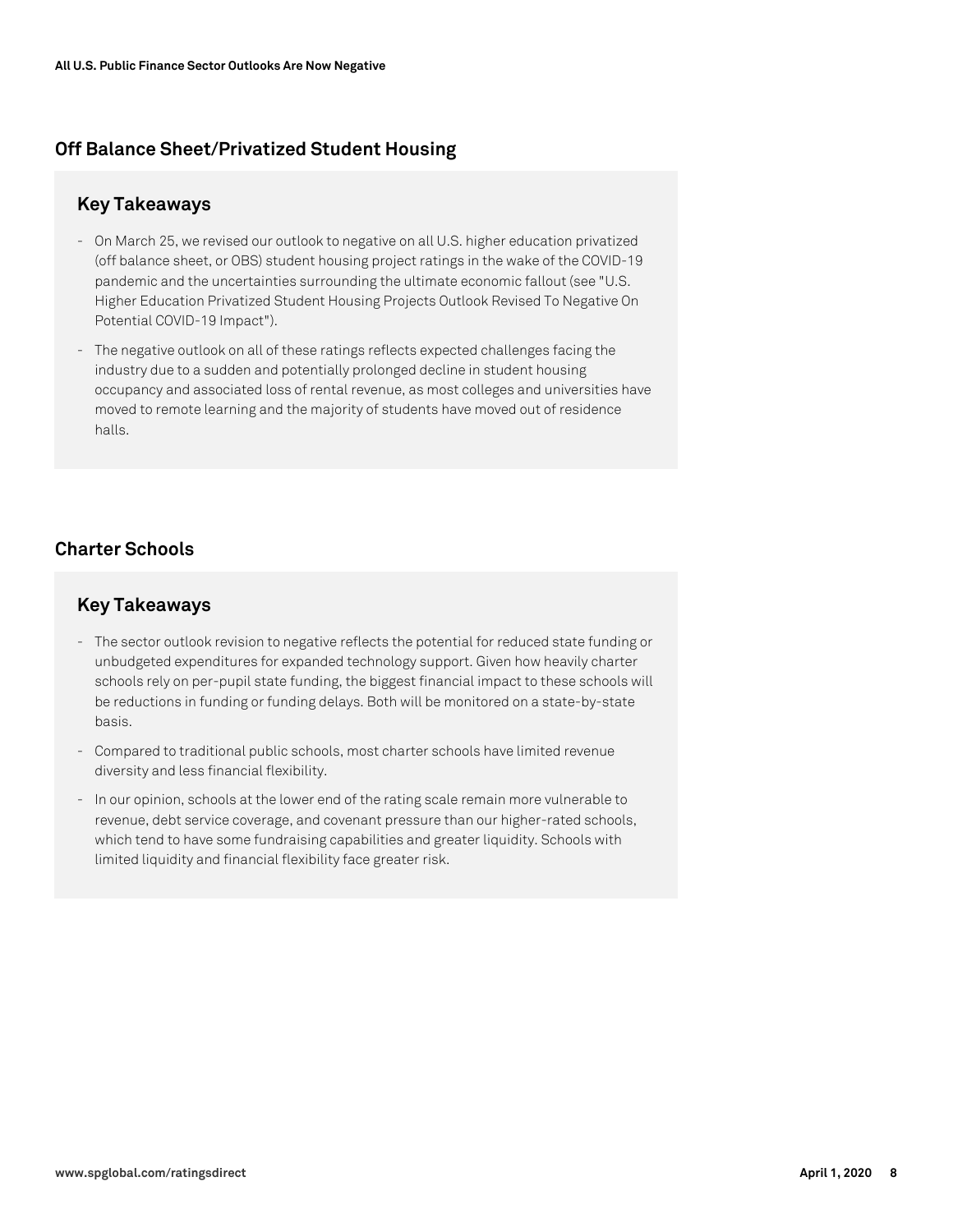# **Community Colleges**

# **Key Takeaways**

- Our negative outlook on the not-for-profit community college sector reflects operating risks stemming from the - pandemic that has created significant uncertainty for the broader higher education industry.
- These entities may face sustained operating and liquidity pressure if they incur material unexpected costs related to the shift to online programming or refunds of tuition or fees. State funding declines are also possible.
- Community colleges typically lack meaningful endowments, have limited fundraising capabilities, and lack robust liquidity to weather a long period of significant stress.

# **Independent Schools**

# **Key Takeaways**

- Our negative sector outlook reflects the pressures of the current recessionary environment on affordability, investment performance, and endowment market values, and fundraising capabilities.
- Extended school closures could weaken student demand and result in lower auxiliary revenues, particularly if campuses remain closed through the summer or if boarding schools--which constitute about half of our rated universe--refund room and board costs.
- In our opinion, schools at the lower end of the rating scale remain more vulnerable to demand, affordability, and revenue diversity pressure than our higher-rated schools, which tend to have highly selective admission profiles and substantial endowment funds to provide flexibility.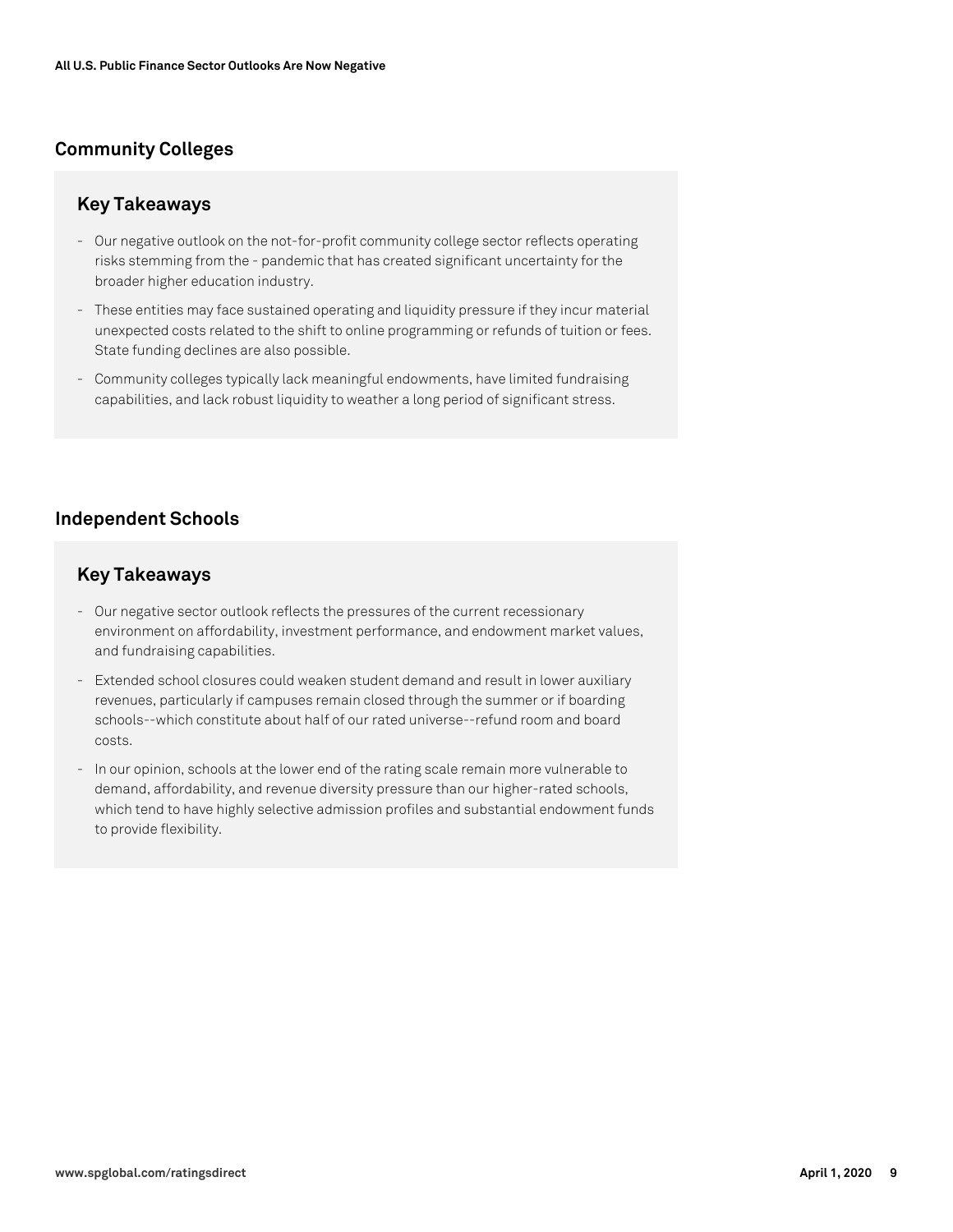# **Not-For-Profit/501(c)(3)**

### **Key Takeaways**

- Our non-profit sector includes a broad range of credits ranging from cultural and research organizations to foundations, membership organizations, and service organizations. Our negative outlook on this sector reflects the pressures on financial operations as a result of facility closures and cancelled performances and events and uncertainty about the resumption of normal operations. Declining investment performance and endowment market values along with weaker fundraising results also serve as credit factors that could negatively affect ratings during this economic slowdown.
- While almost all of our ratings for the sector are currently investment grade, we believe there will be greater pressure on those organizations with limited revenue and expense flexibility, lack of liquidity or balance sheet cushion, and weak fundraising capabilities.

# **Housing**

# **Key Takeaways**

- The sudden contraction of the economy and potential policy responses relating to mortgage forbearance, eviction, and foreclosure could stress the housing sector, particularly HFAs and stand-alone multifamily properties
- Senior properties in particular may face pressure on net operating income due to extended vacancies and higher expenses from the pandemic
- Liquidity--both internal resources and access to external facilities--will be key to navigating any interruption or decrease in revenues for HFAs, CDFIs, and multifamily property owners

The negative sector outlook is based on the seismic shift in the economy along with announced efforts to keep renters and homeowners in their residences through eviction and foreclosure moratoriums, which will add significant stress to the municipal housing sector over the next several quarters. Given the potential for increased delinquencies from unemployment, delayed or suspended rental payment relief, and mortgage forbearance, housing finance agency (HFA) programs and stand-alone affordable multifamily developments could experience negative pressure.

Liquidity will be the key factor for both HFAs and community development financial institutions (CDFIs) to address emerging risks in their respective activities. The majority of our rated HFAs and CDFIs have strong asset quality, carry large balance sheets, have liquid reserves and access to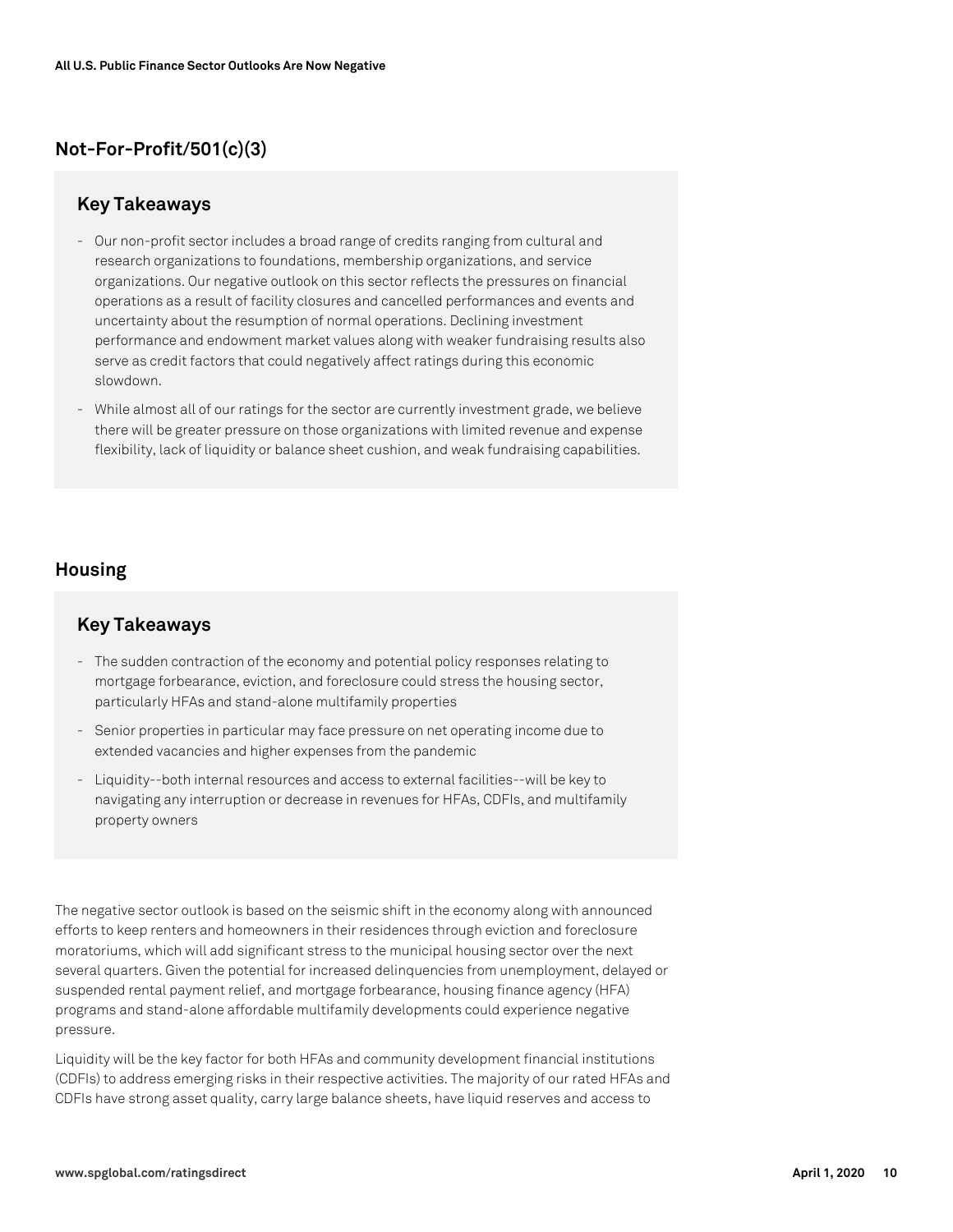#### **All U.S. Public Finance Sector Outlooks Are Now Negative**

external liquidity. However, several of these organizations' liquid assets may prove constrained, leading to downward rating pressure, particularly if these additional burdens extend beyond three to four months without access to additional relief. Without the announced, but not yet implemented Government National Mortgage Association relief, we believe HFAs that service loans may be under stress to advance mortgage payments for the expected heightened levels of borrowers who will enter forbearance.

We also see potential financial stress in stand-alone affordable rental properties, as significant revenue declines due to eviction moratoriums, an uptick in operating expenses and extended vacancies will pressure ratings, particularly for those properties already operating with slim margins and limited operating reserves. In addition, because seniors have been the most vulnerable to the coronavirus, senior properties, particularly those with assisted living and memory care facilities, may see slower lease-ups and unforeseen operating costs. For public housing authorities (PHAs), tenant rental revenues may decline, but we don't expect near term rating changes as this revenue source accounts for only an average of 15% of revenues; furthermore, the CARES legislation contains a number of provisions to help PHAs compensate for reductions in revenue and continue their operations.

We expect any negative rating actions to be driven by the duration and severity of the macroeconomic downturn. At the same time, some of our rated credits may avoid significant financial hardship and rating deterioration due to strong balance sheets, robust liquidity positions, and proactive management, bolstered by any relevant federal government support. In our opinion, the magnitude and timing of federal stimulus could be pivotal to future credit direction for the sector.

# **Public Utilities**

#### **Key Takeaways**

- Shuttering businesses to limit the spread of coronavirus deprives utilities of commercial and industrial sales revenues.
- Utilities' bad debt expense could rise with unemployment.
- Illness or quarantine that pares a utility's workforce could degrade service and revenues.
- Local governments might pressure utilities to provide greater financial support as municipal revenue streams decline along with economic activity.

We view this sector--municipal water, sewer, electric, and gas utilities--as increasingly vulnerable to the potential economic effects of the pandemic. Although we expect that the essential nature of these utility services will support significant demand for these services, we nevertheless believe that the widespread shuttering of commercial establishments and factories will remove a component of sales, exposing utilities' cash flows and liquidity to potentially meaningful declines if shutdowns persist. For individual utilities, the effects will vary depending on service area characteristics such as customer base composition, customers' income levels, and other economic factors. Many utilities, whether voluntarily or by fiat, are implementing moratoriums on shutting off customers' service for nonpayment. Although these compassionate measures will ensure that customers that are facing layoffs due to economic contraction retain access to vital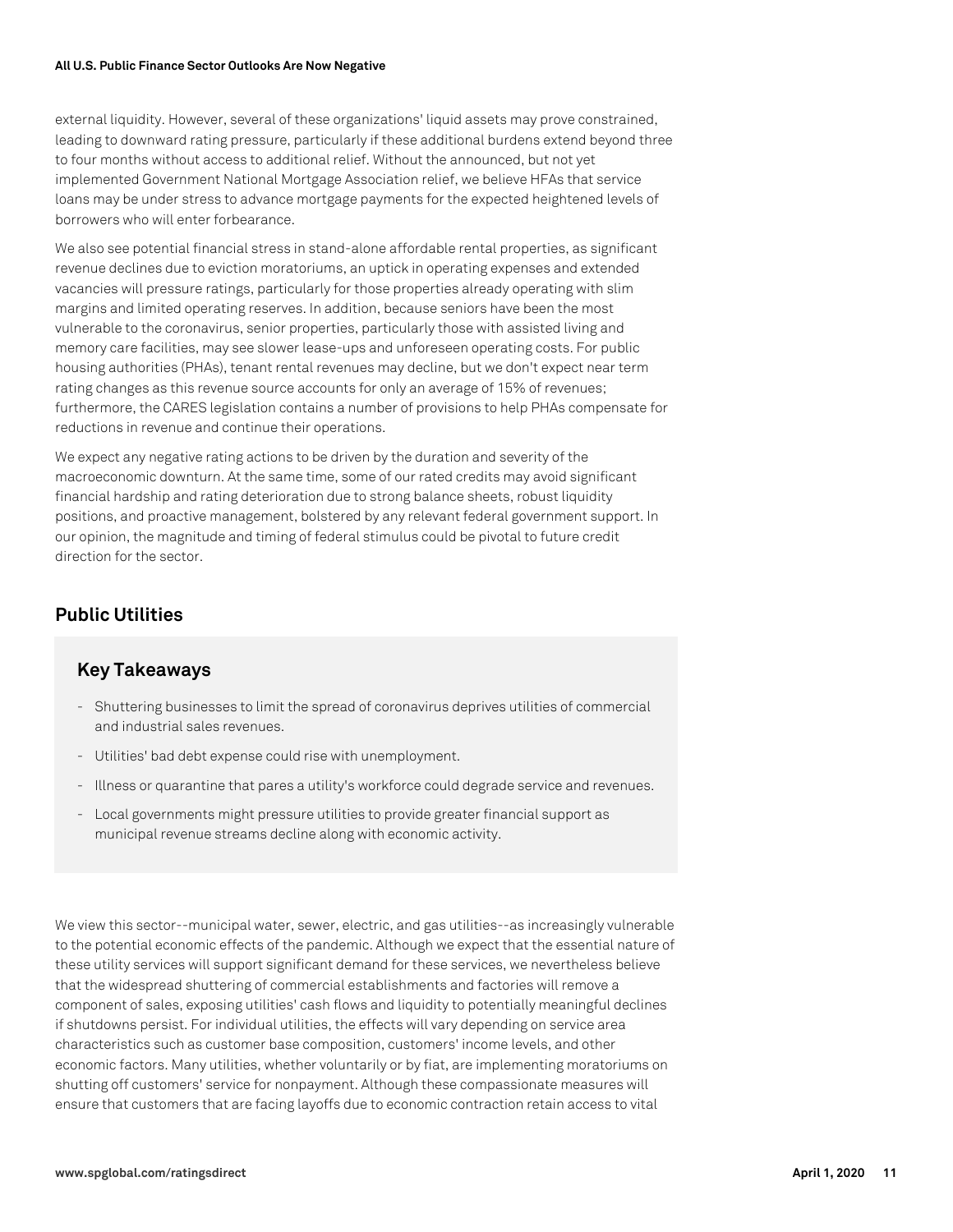#### **All U.S. Public Finance Sector Outlooks Are Now Negative**

services, suspending cutoffs has the potential to pressure cash flows and liquidity. Moreover, experience indicates that when utilities suspend cutoffs there is often a cohort of customers that piggyback on those that are truly in need by also withholding payments, further pressuring financial performance. Utilities are around-the-clock operations, and if illness or quarantine pare a utility's workforce and operations degrade, revenues could follow. Lastly, if local governments' revenue streams decline with the downturn, government units might pressure their related utilities to increase transfer payments to support municipal operations.

### **Transportation**

# **Key Takeaways**

- On March 26, we revised the outlooks on nearly all issue and issuer credit ratings in the transportation sectors--airports, ports, toll facilities, transit, and parking--to negative. This means issuers face at least a one-in-three likelihood of a negative rating action over the intermediate term for investment-grade credits (generally up to two years) and over the short term for speculative-grade credits (generally up to one year). This followed the updated overall view of the sector published on March 16 ("U.S. Transportation Infrastructure Sector Outlook Update: Now Negative For All Sectors").
- We believe the dramatic contraction of the global and U.S. economies and virtual collapse of travel and mobility across the transportation subsectors is a demand shock without precedent, with no definitive indication at this time regarding its duration and severity as well as the follow-on effects of an economic recession.
- The CARES legislation includes direct financial aid to airport operators (\$10 billion) and transit authorities (\$25 billion) which we view favorably as it will augment liquidity and assist with near-term operational funding requirements including debt service.
- We will be focusing on near-term (next six months) liquidity, refinancing and remarketing risks faced by issuers--particularly those with weaker credit metrics--along with analyzing intermediate (six-12 months) funding and budgetary risks of those credits most affected by volume declines. We will also be gauging the shape of the recovery at the macro level and what it could look like for specific issuers in the context of our view of anticipated volume levels and economic forecasts.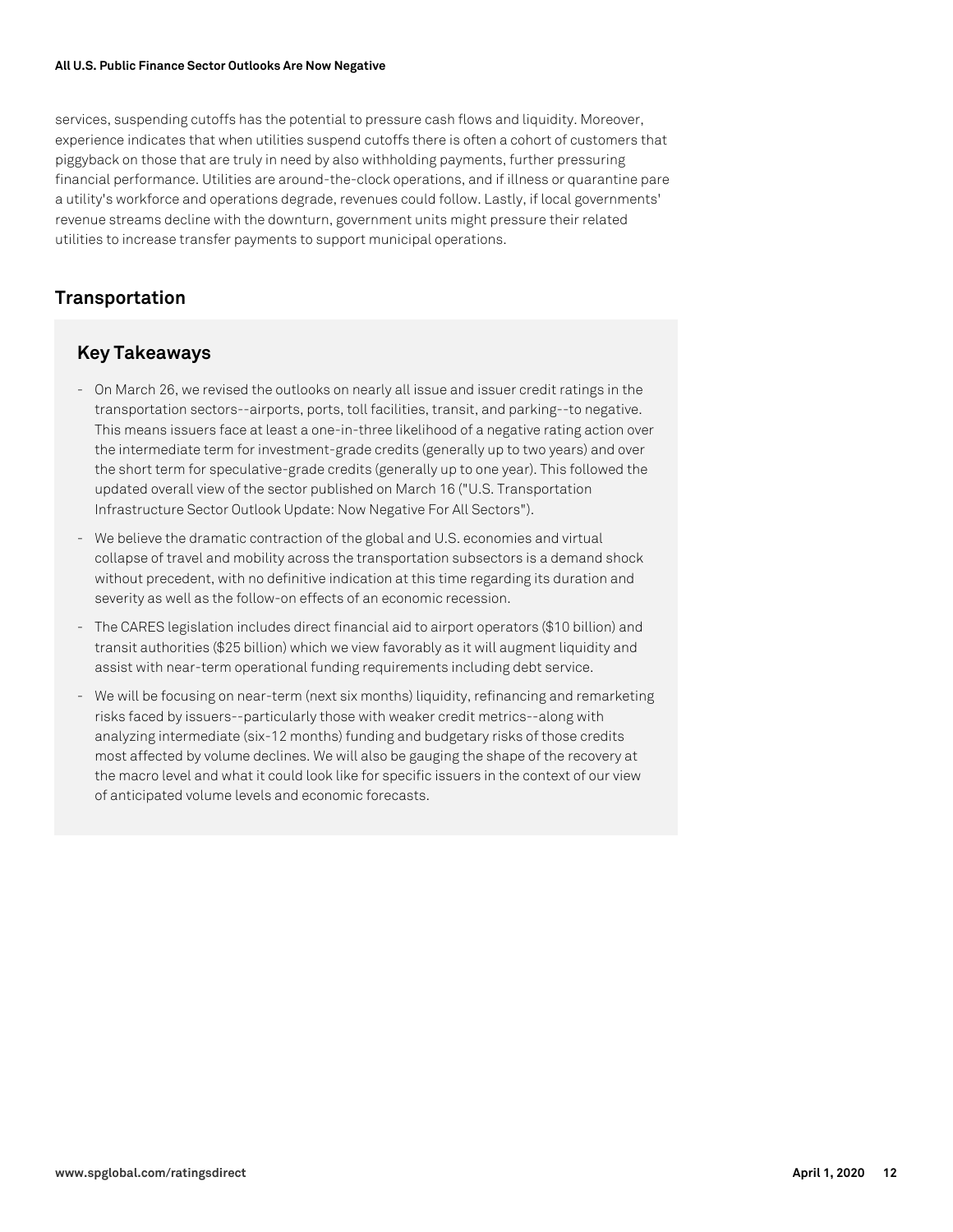# **Long-Term Pools**

### **Key Takeaways**

- Our negative outlook on this sector is based primarily on our negative overall view of the U.S. public finance sector since the majority of the underlying cash flows that are either pledged for repayment of bonds or guaranteed by the programs originate from U.S. public finance asset classes.
- While these programs benefit from additional overcollateralization and diversity, we believe that ratings on programs that are either currently experiencing exceptionally low loan delinquencies of 0% from underlying loan repayments or operating with a relatively small number of borrowers could be particularly susceptible to downward rating action.

This report does not constitute a rating action.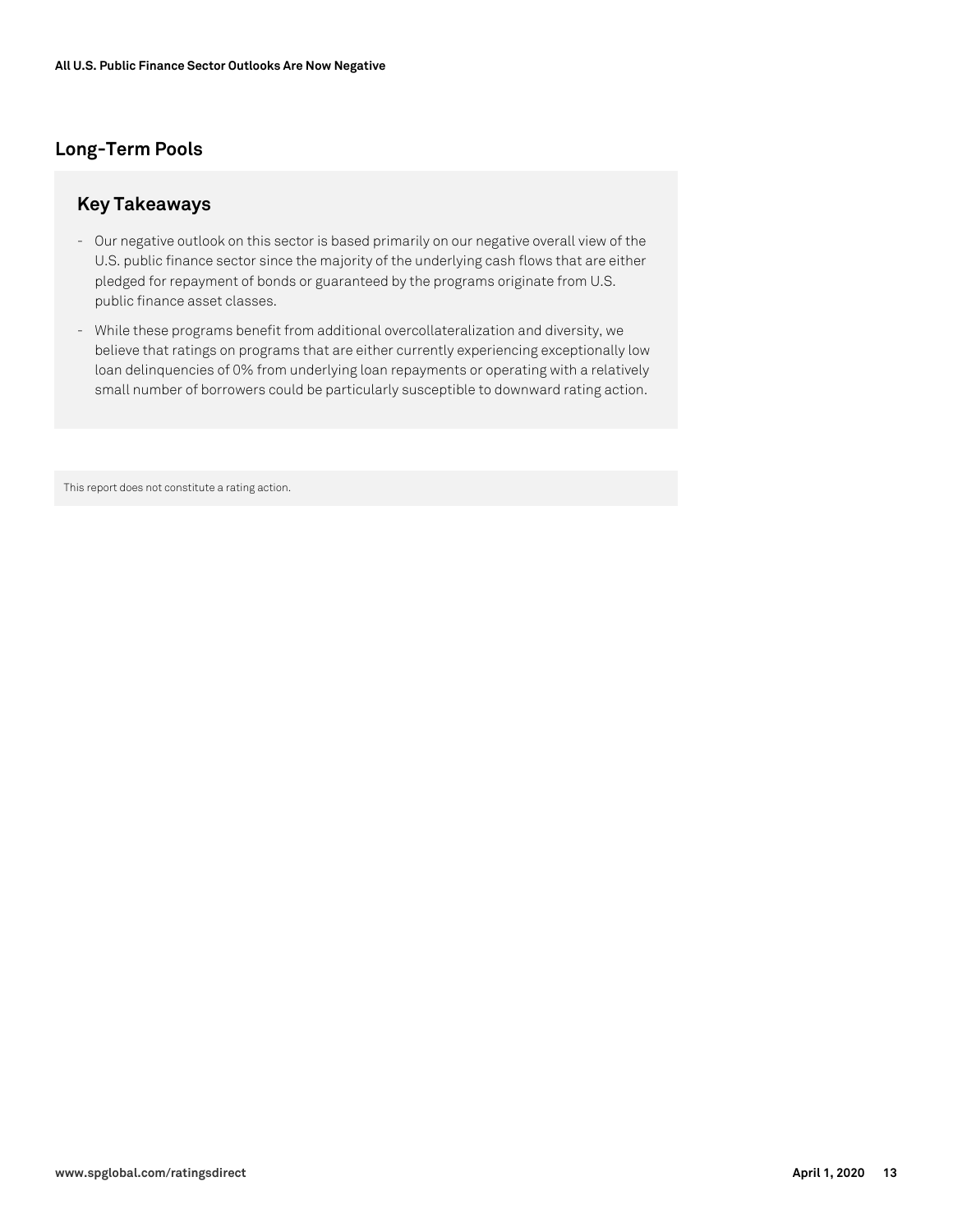## **Contact List**

#### **PRIMARY CREDIT ANALYST PRIMARY CREDIT ANALYST PRIMARY CREDIT ANALYST**

**Robin L Prunty** New York (1) 212-438-2081 [robin.prunty@spglobal.com](mailto: robin.prunty@spglobal.com)

**Theodore A Chapman** Farmers Branch (1) 214-871-1401 [theodore.chapman@spglobal.com](mailto: theodore.chapman@spglobal.com)

**Jane H Ridley** Centennial (1) 303-721-4487 [jane.ridley@spglobal.com](mailto: jane.ridley@spglobal.com)

**David N Bodek** New York (1) 212-438-7969 [david.bodek@spglobal.com](mailto: david.bodek@spglobal.com)

#### **PRIMARY CREDIT ANALYST PRIMARY CREDIT ANALYST PRIMARY CREDIT ANALYST**

**Suzie R Desai** Chicago (1) 312-233-7046 [suzie.desai@spglobal.com](mailto: suzie.desai@spglobal.com)

#### **PRIMARY CREDIT ANALYST PRIMARY CREDIT ANALYST PRIMARY CREDIT ANALYST**

**Jessica L Wood** Chicago (1) 312-233-7004 [jessica.wood@spglobal.com](mailto: jessica.wood@spglobal.com)

**Geoffrey E Buswick** Boston (1) 617-530-8311 [geoffrey.buswick@spglobal.com](mailto: geoffrey.buswick@spglobal.com)

**Kurt E Forsgren** Boston (1) 617-530-8308 [kurt.forsgren@spglobal.com](mailto: kurt.forsgren@spglobal.com)

**Marian Zucker** New York (1) 212-438-2150 [marian.zucker@spglobal.com](mailto: marian.zucker@spglobal.com)